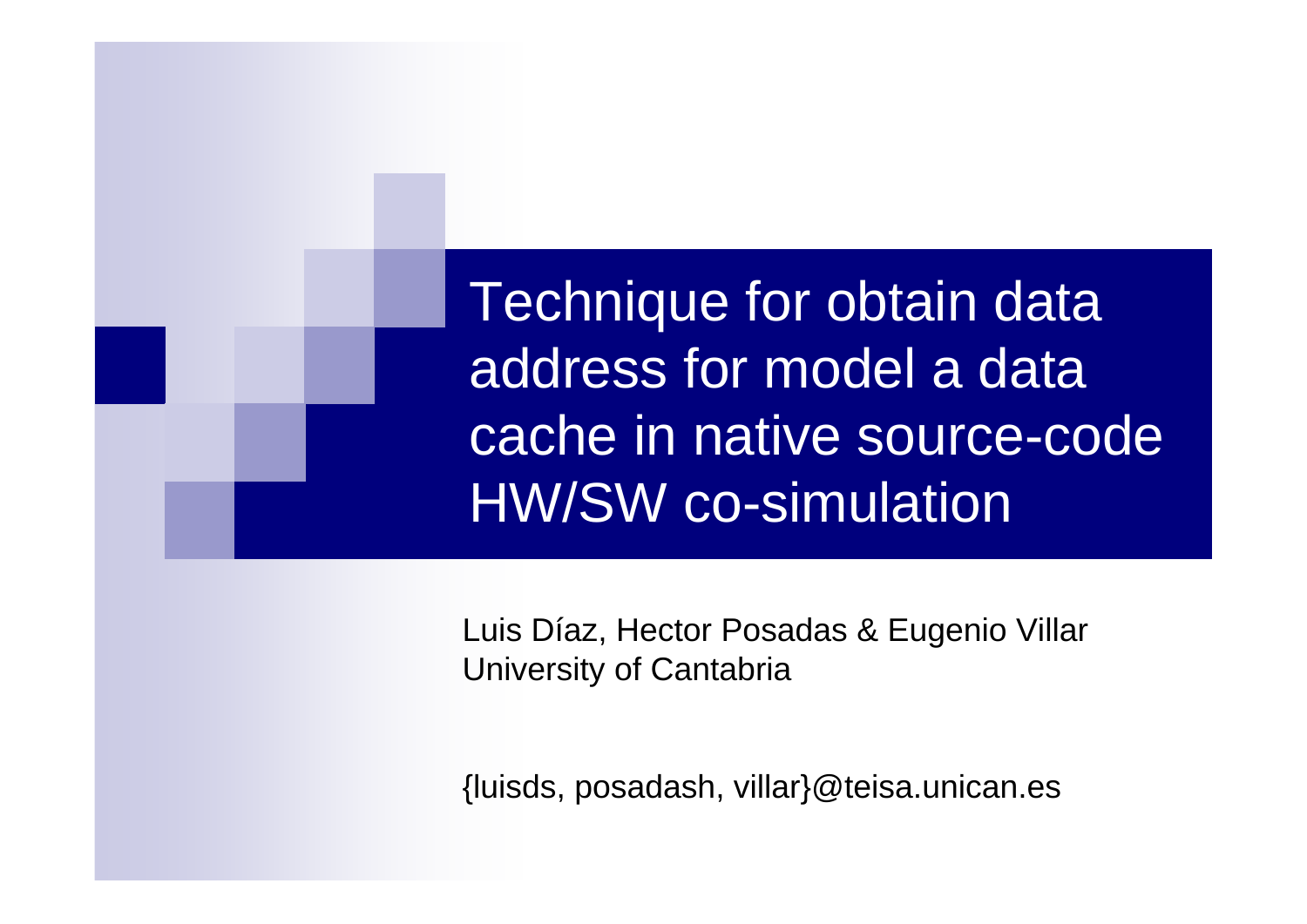# Index

 $\mathcal{L}_{\mathcal{A}}$ 

- $\mathcal{L}_{\mathcal{A}}$ Introduction
- $\mathcal{L}(\mathcal{L})$  Data cache modeling solution
	- $\Box$ Memory access anotations
	- $\Box$  Data cache model
		- Test and Results
- Conclusions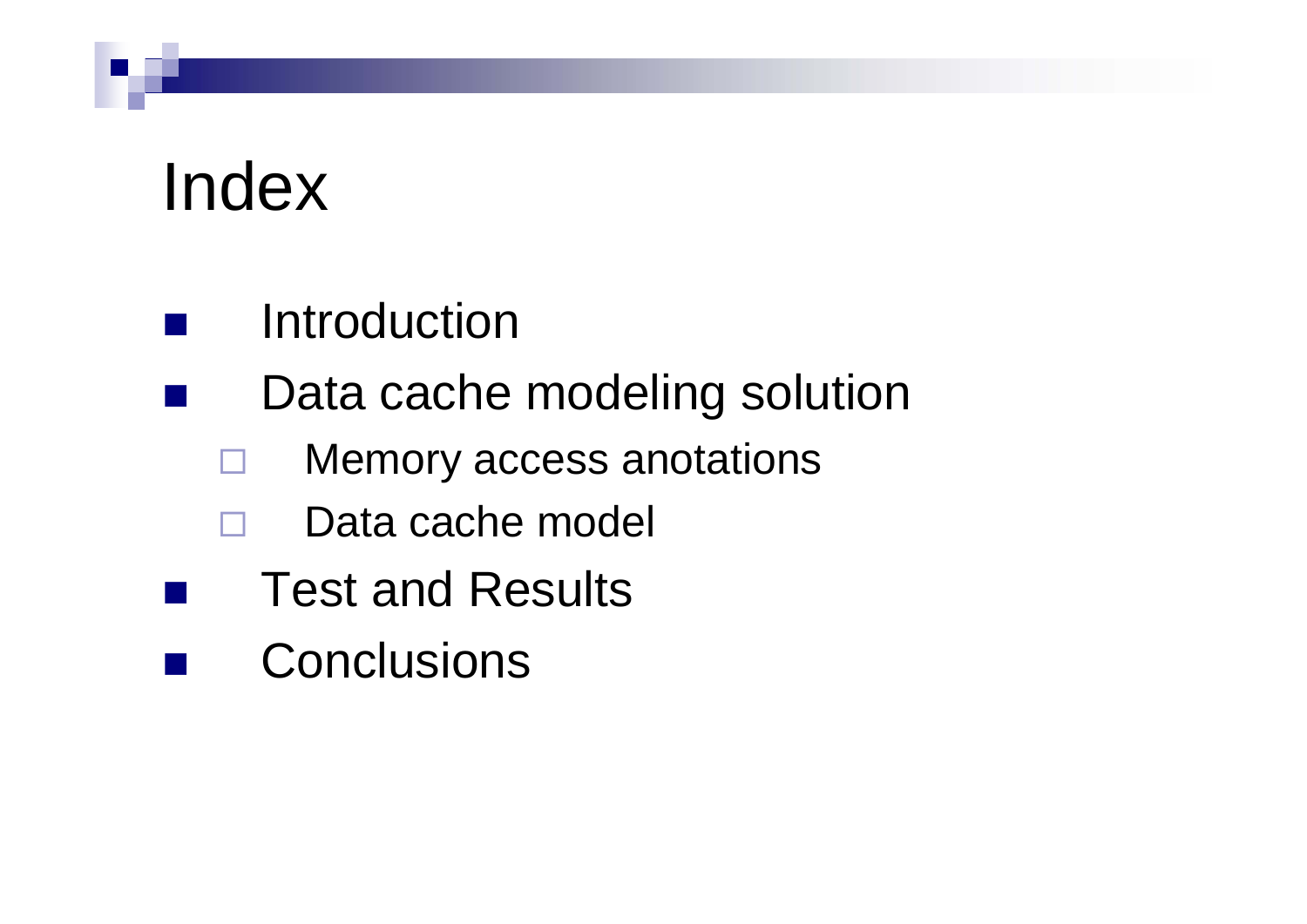# Introduction

- Fast mechanisms for performance estimation required early in the design flow
	- □ Lots of simulations required for design space exploration
	- □ Speed more important than accuracy

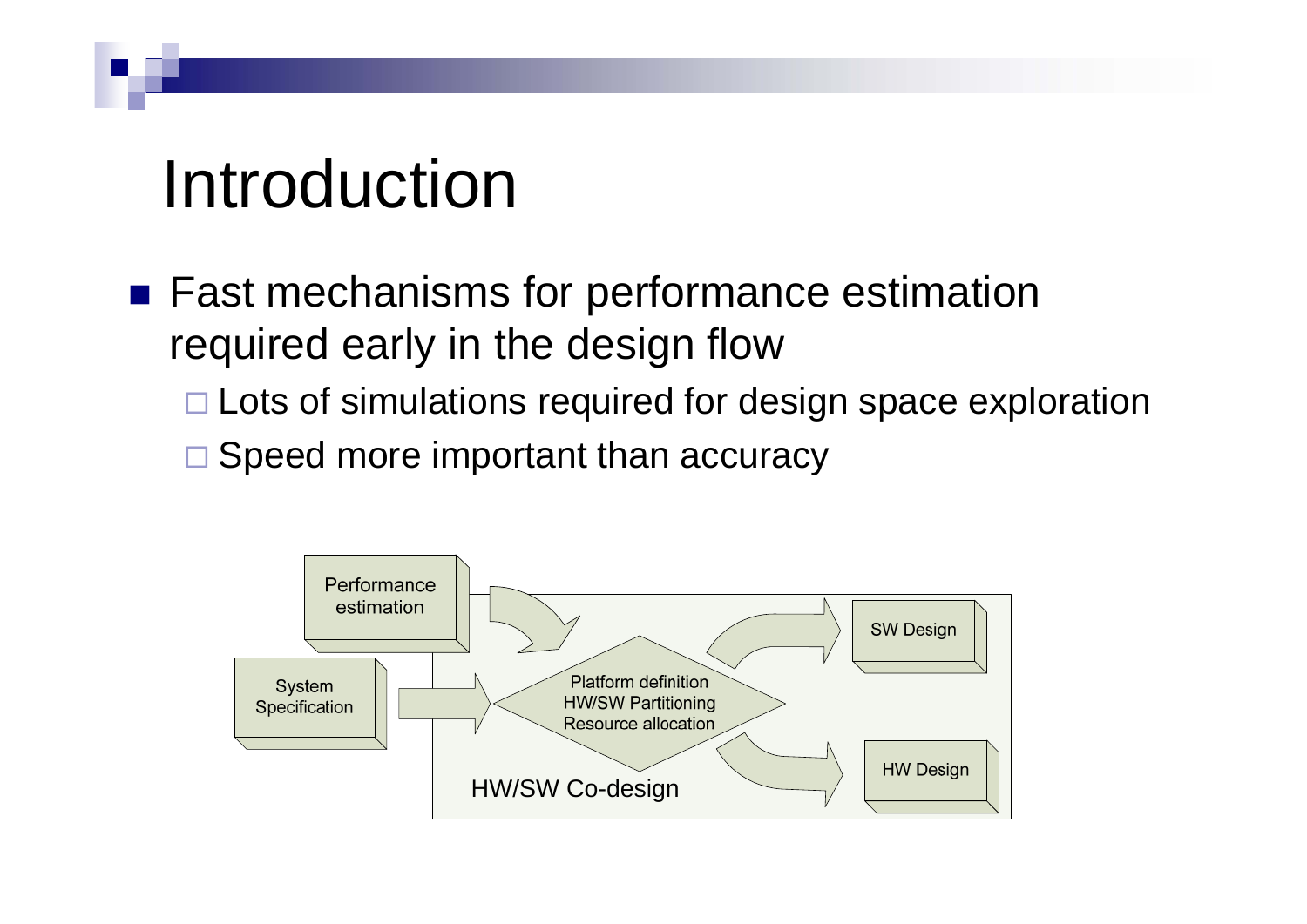# Simulator Requirements

- **Provide sufficiently accurate metrics** □ Time and power estimation □ Consider SW & HW effects
	- - **Accuracy limited by the early design flow step**
- As Fast as possible
	- □ Close to native, functional execution
	- **□Instruction Set Simulators (ISS) too slow** 
		- **Intermediate solution required**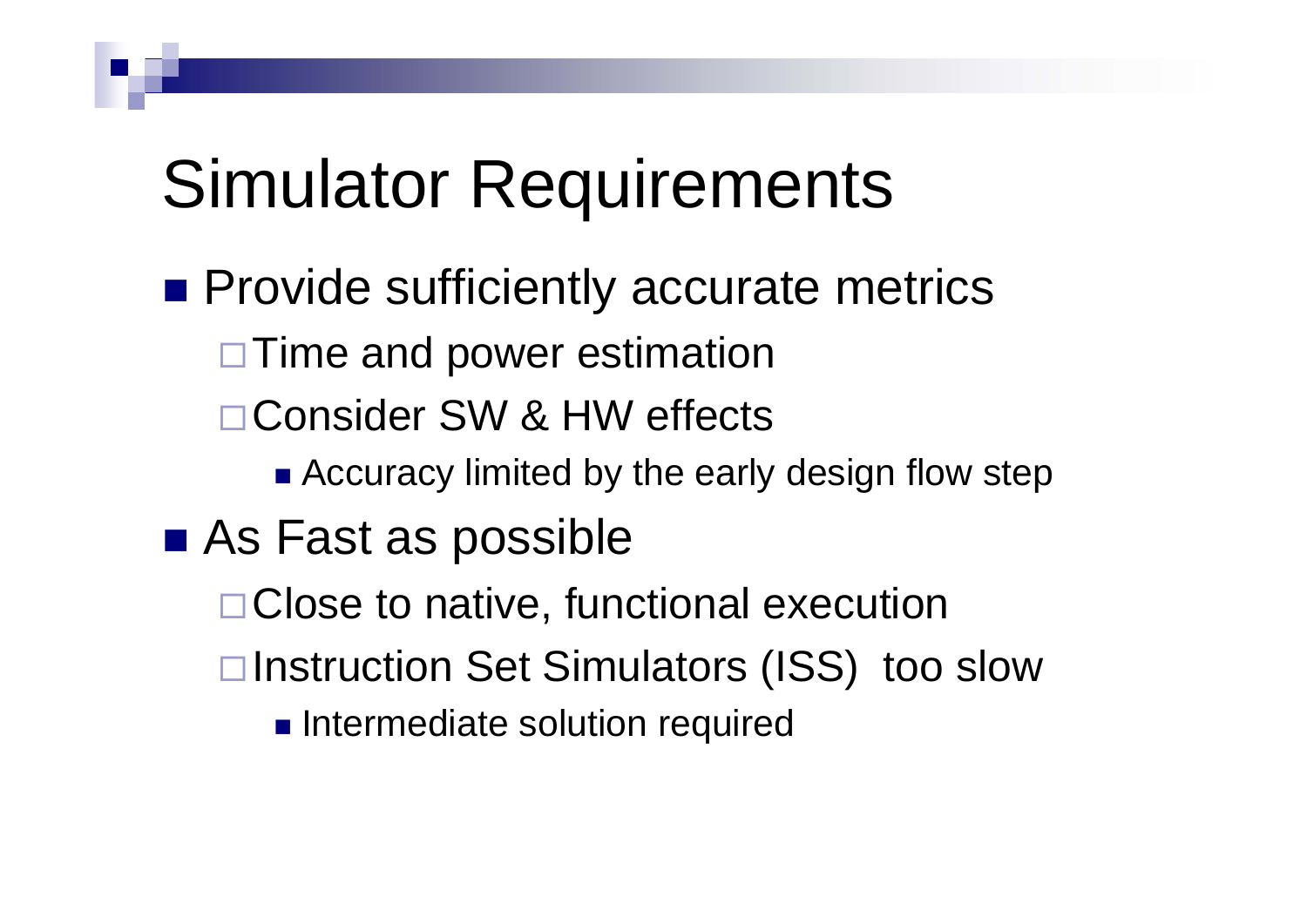# Fast simulation technique

**Native co-simulation** 

Virtual HW platform model

- **Model the architecture and HW functionality**  $\Box$  Both functional and performance effects
- No Processor model included
- Native execution of annotated SW code
	- **Annotate SW with time and power information**
	- Requires a RTOS model

**n** Minimal SW annotation overhead required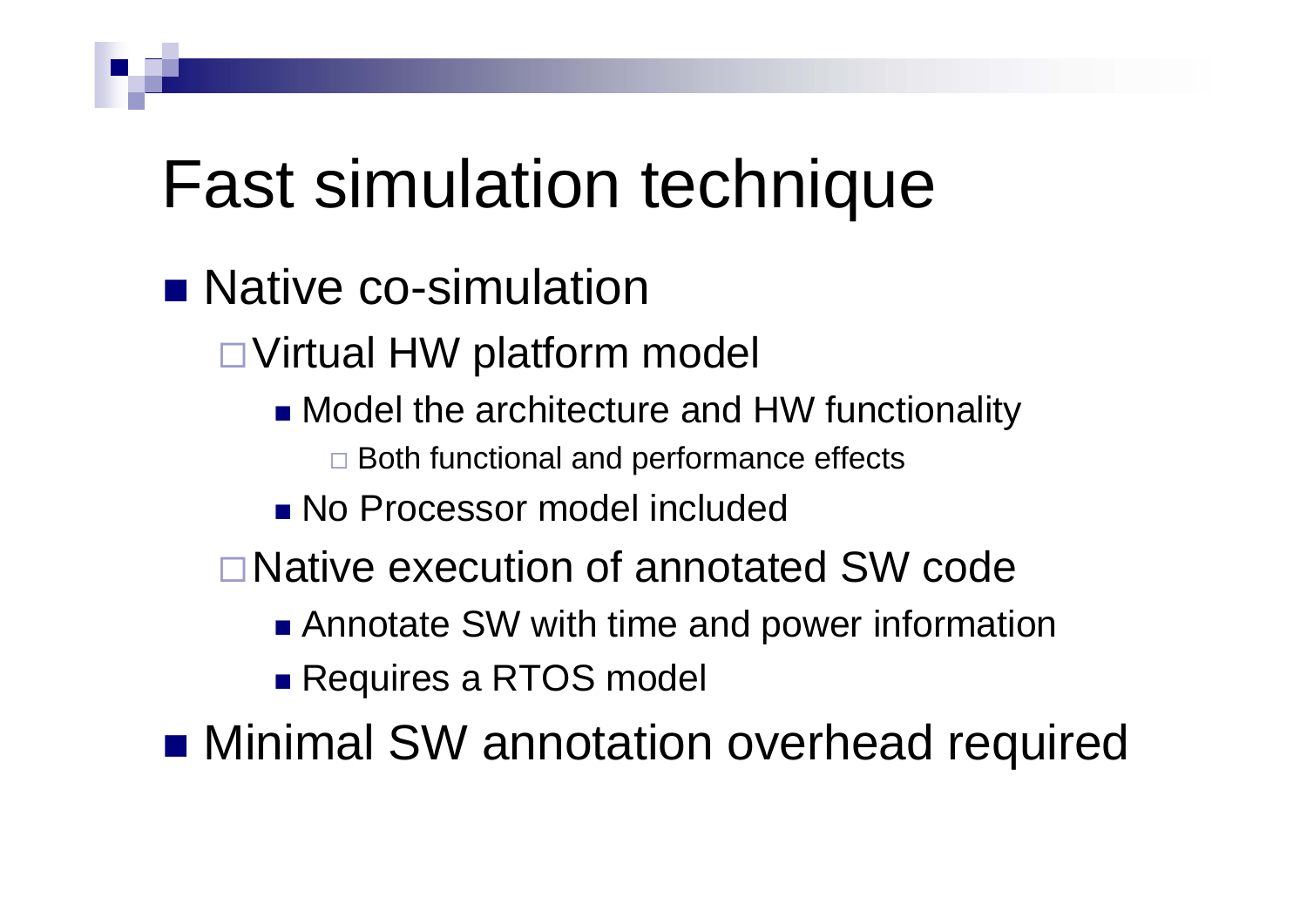#### Improvements needed

- **Previous work on SW native modeling** 
	- $\Box$  Effects of the processor core
		- **Time/Power metrics**
	- SW platform
		- Operating System model, middleware, drivers, ...
	- Caches
		- **Instruction cache misses solved**
		- **Lack of data cache models**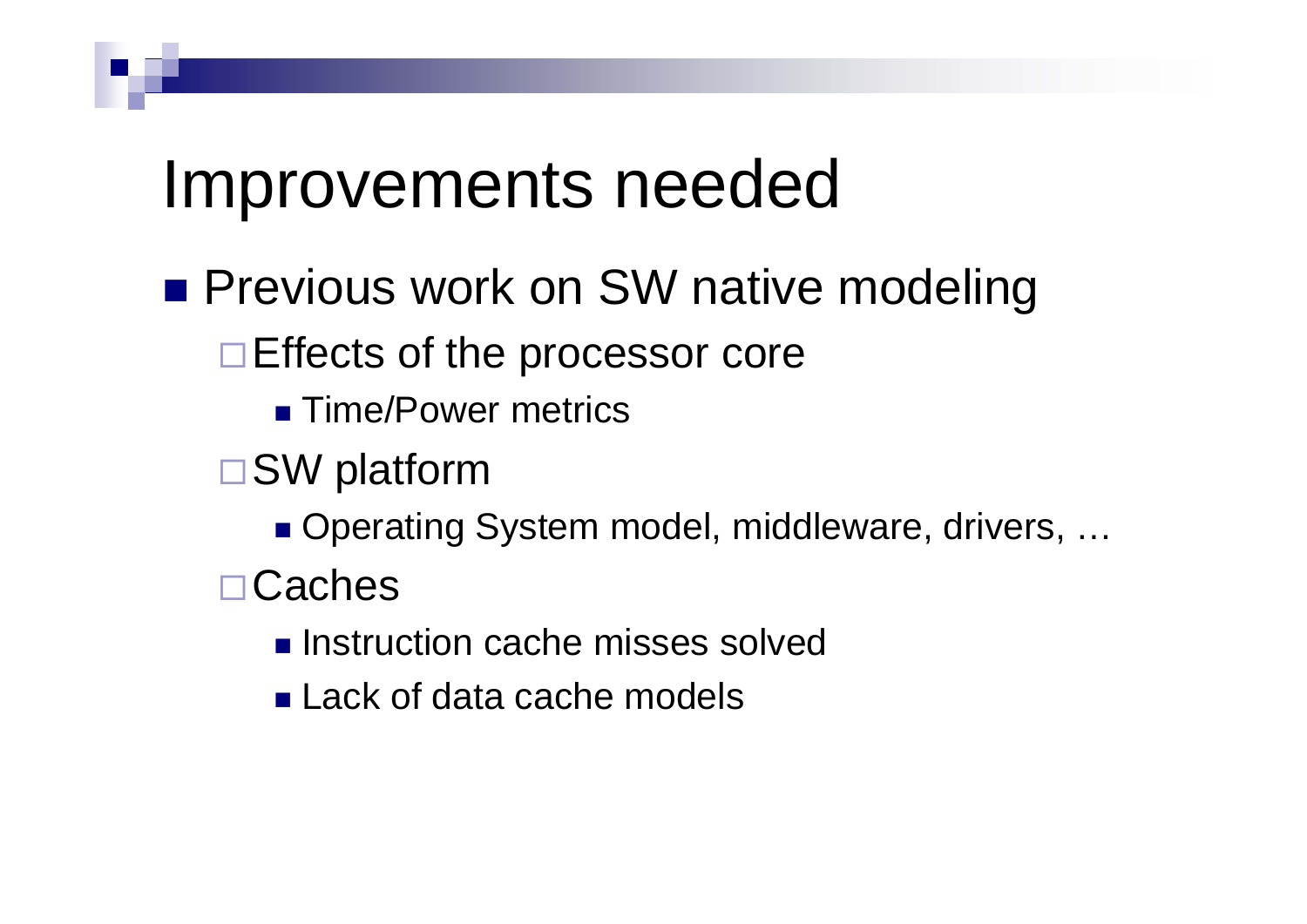# Fast simulation technique



#### Host computer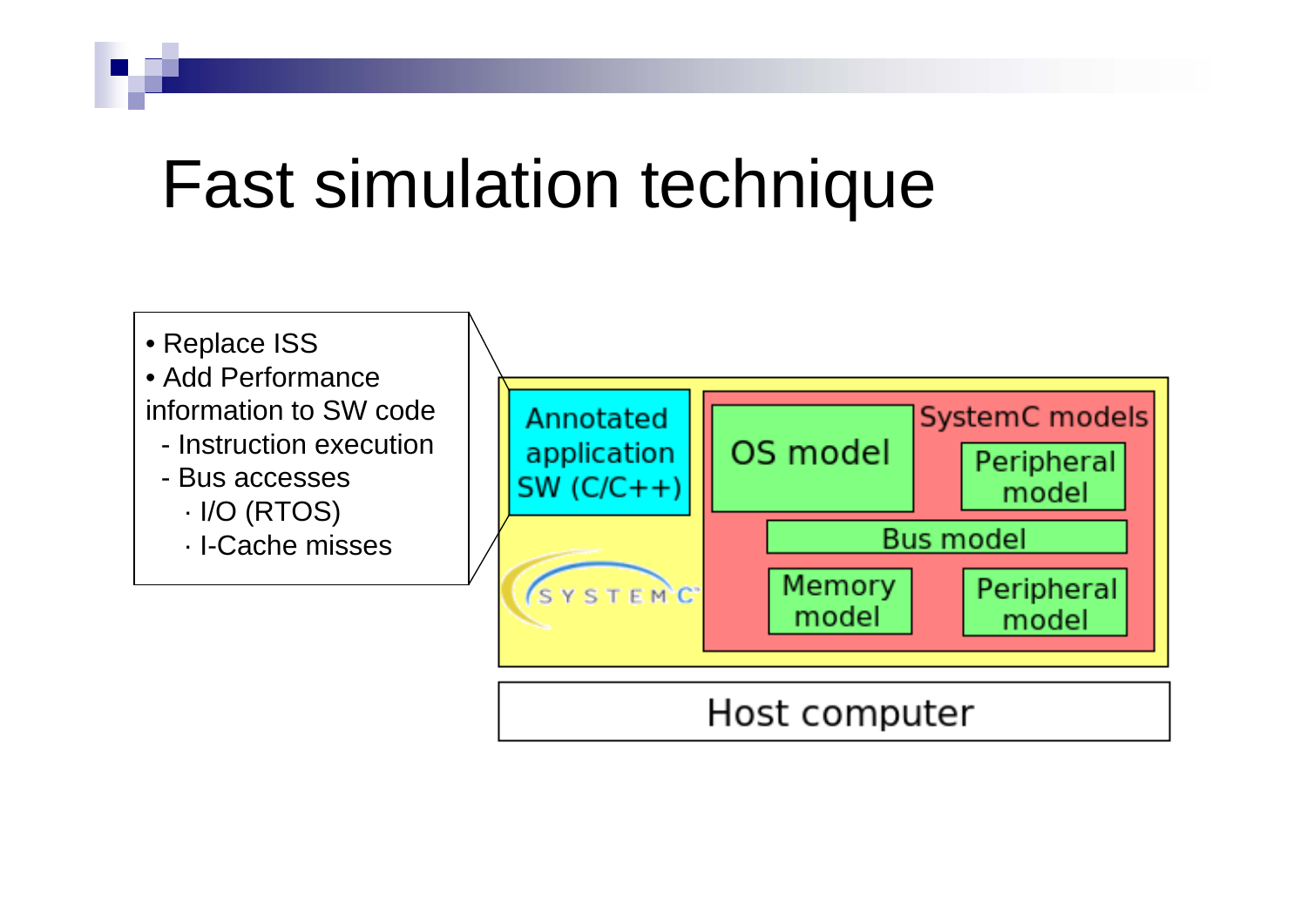# Cache modeling

- Common ISS data cache model **□Based on memory access traces**
- **Native simulation** 
	- Address traces are not directly available
	- $\Box$  Required a mechanism to produce the traces
		- Detect data accesses
		- **Obtain data addresses**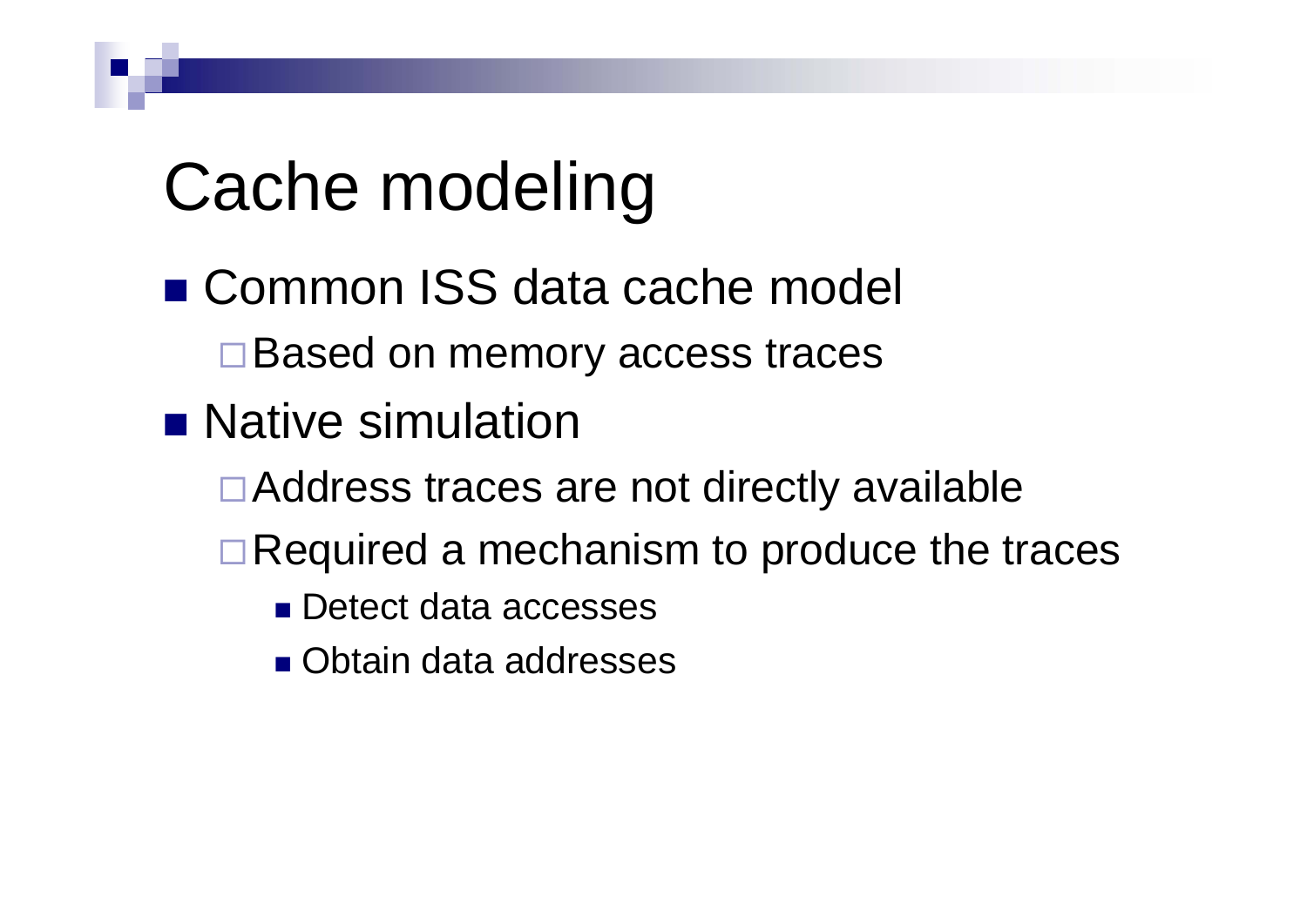# Instruction-cache modeling

#### ■ Solved in GLSVLSI'10

□ J. Castillo, H. Posadas, E. Villar, M. Martínez: "Fast Instruction Cache Modeling for Approximate Timed HW/SW Co-Simulation"

#### ■ Solution not valid for data cache

**□ Spatial locality of instructions** 

- □ Source-code instructions only once in memory
- $\Box$  Instruction address know in compilation time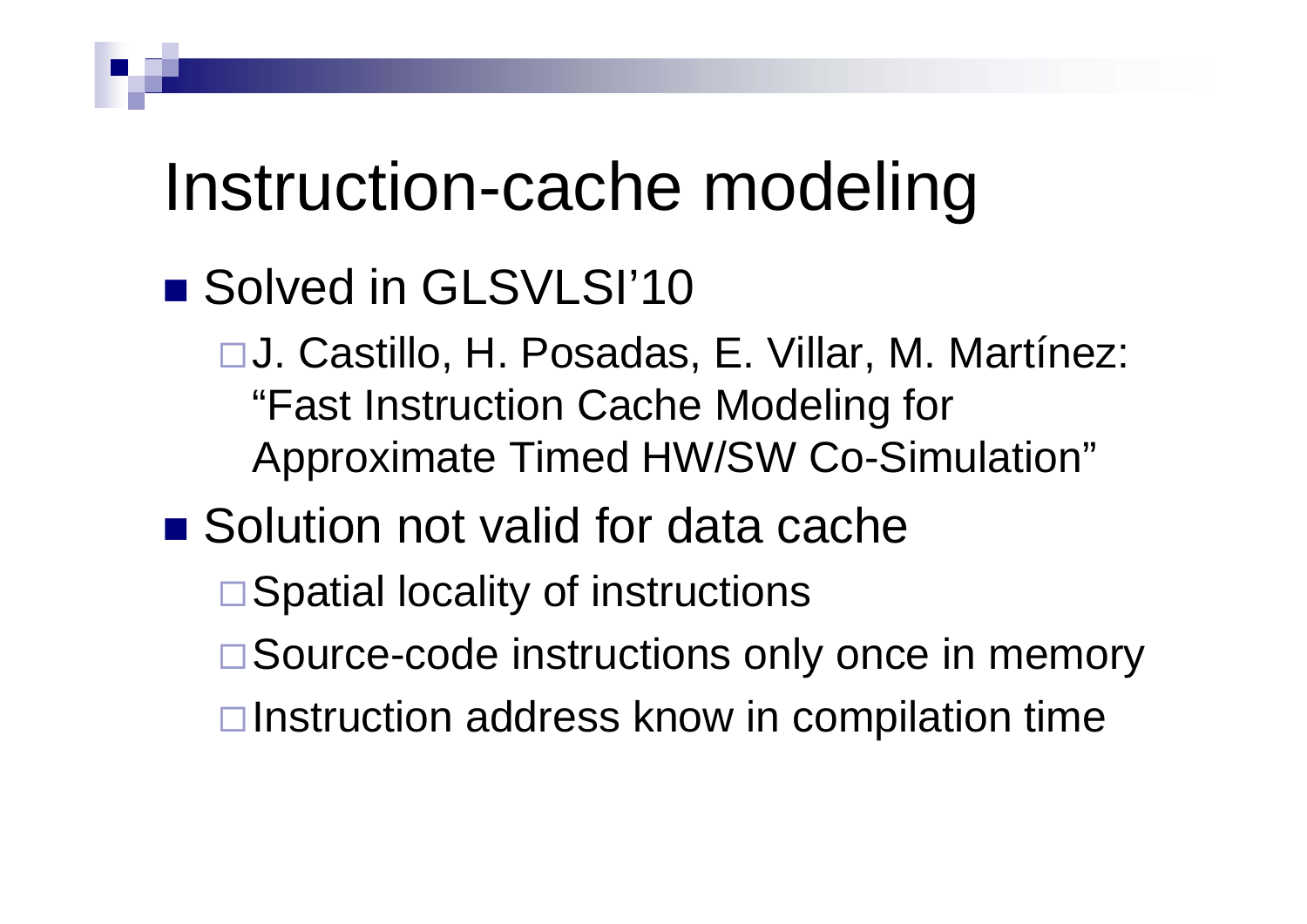# Instruction-cache Modeling

■ Data structure with cache line information declared in the SW code

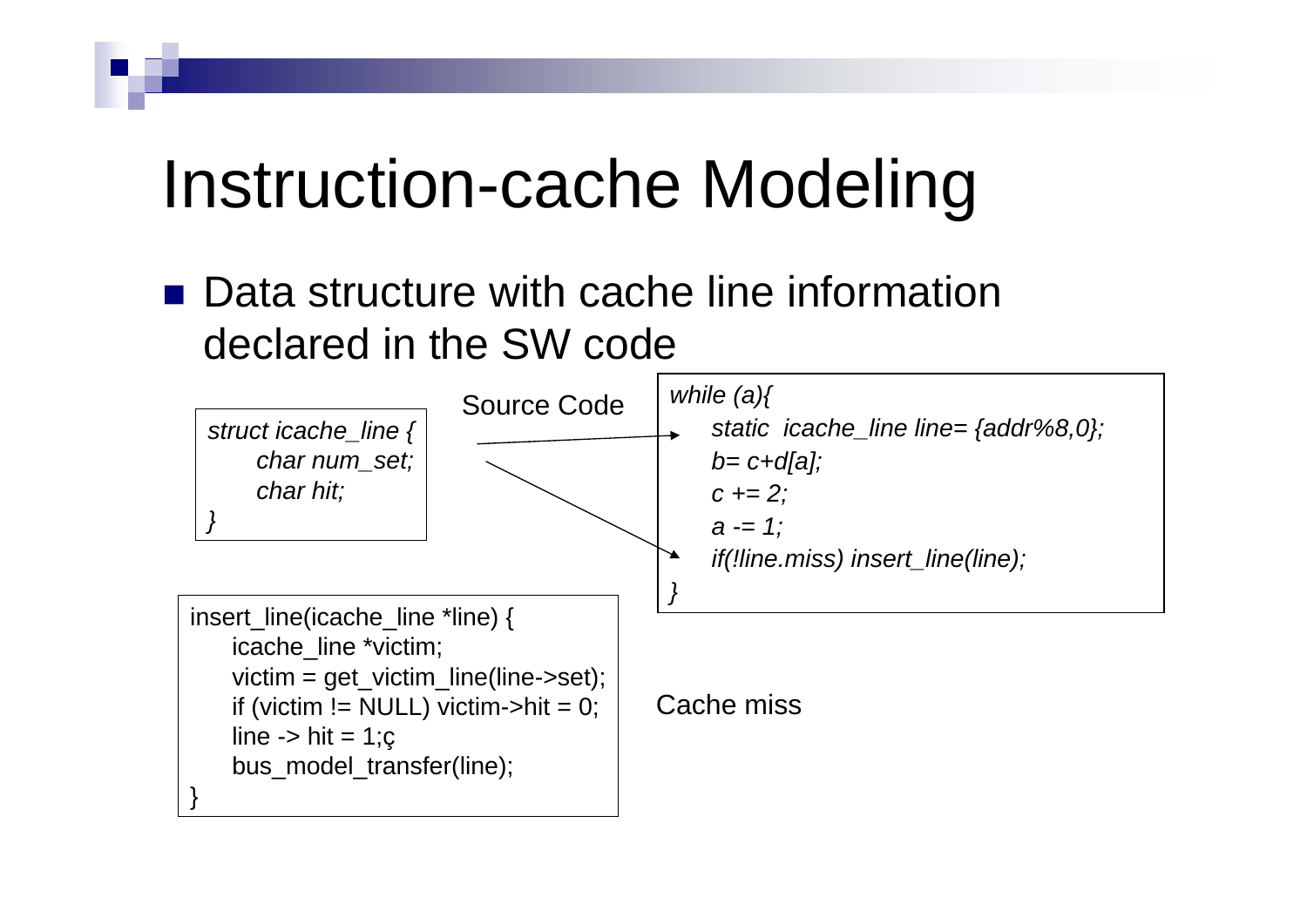# Data cache annotation process

- Cache effects
	- Mixed static/dynamic solution
- Add marks to the SW code
	- Analyze the code with a grammar
	- **□ Extract data accesses**
	- $\Box$ Include cache annotations
- **Simulate**

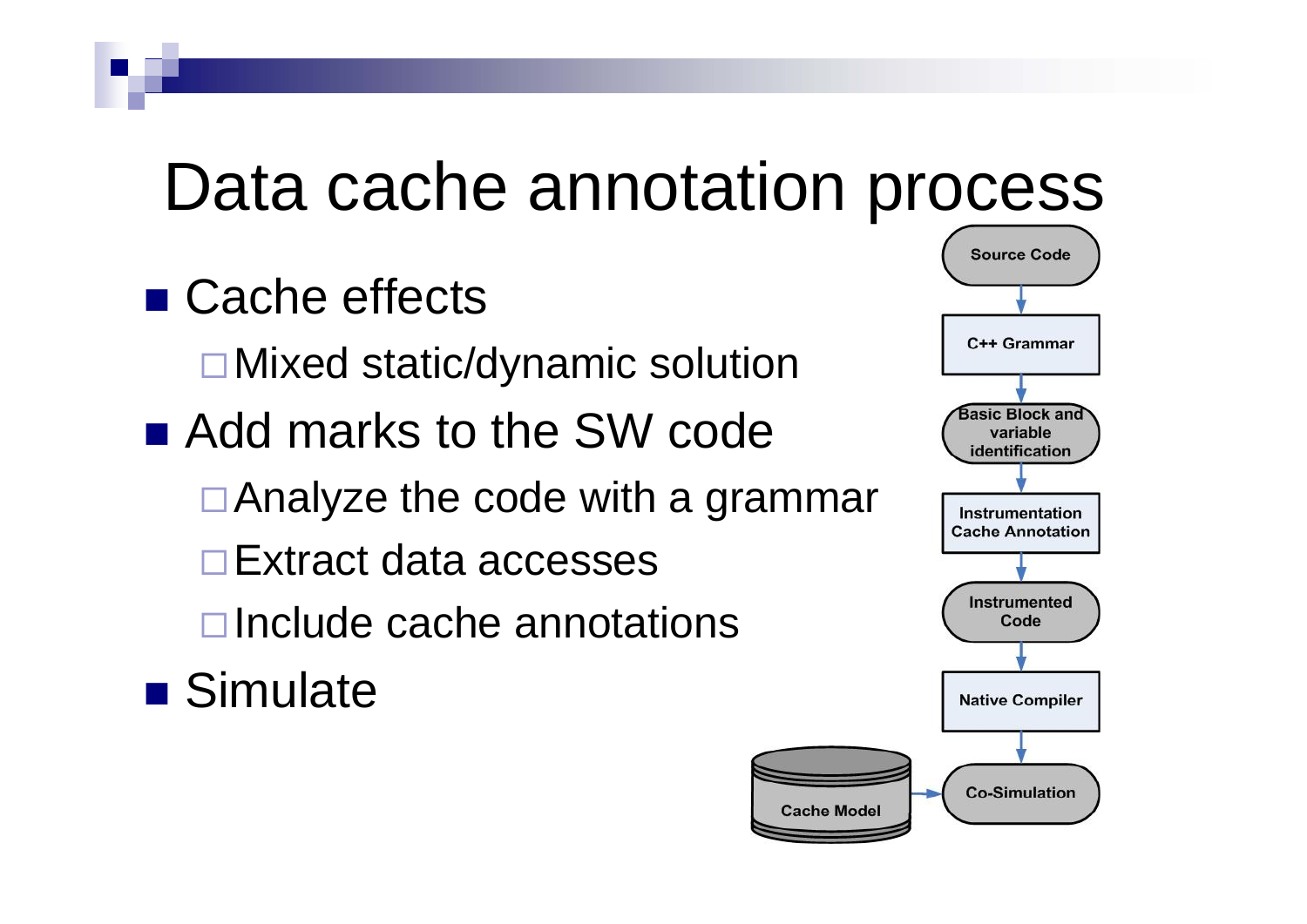#### Obtaining data access addresses

- $\blacksquare$  Absolute addresses in host  $!=$  addresses in target platform
	- □ Target platform address obtained from corrected native ones
- Data storage order is specified by
	- □ Linkage order
	- □ Order in which variables are declared
- **Using the same compiler front-end and the** same linkage order, the order of the variables within each section is maintained.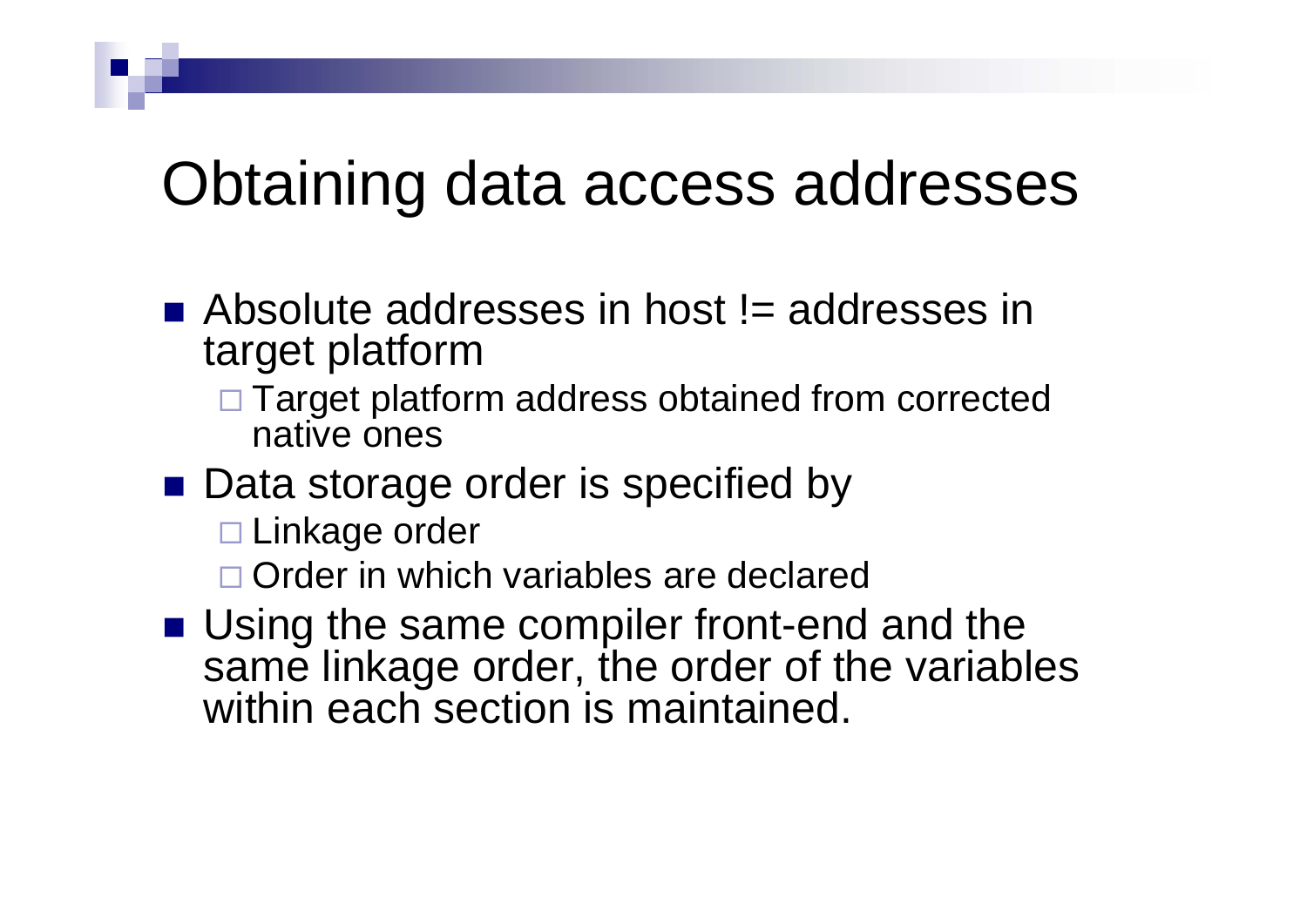#### Obtaining data access addresses

- $\blacksquare$  Ensure host data have same size than in target □ Source code is modified using equivalent data type
- Different data types stored in different sections
	- □ E.g. ELF format
		- Global variables in "data", "rodata" and "bss" sections
		- **Local variables in the "stack" section**
		- Dynamic data are stored in the "heap"
- Sections start in different address in host & target
	- □ Relative addresses within each section are correct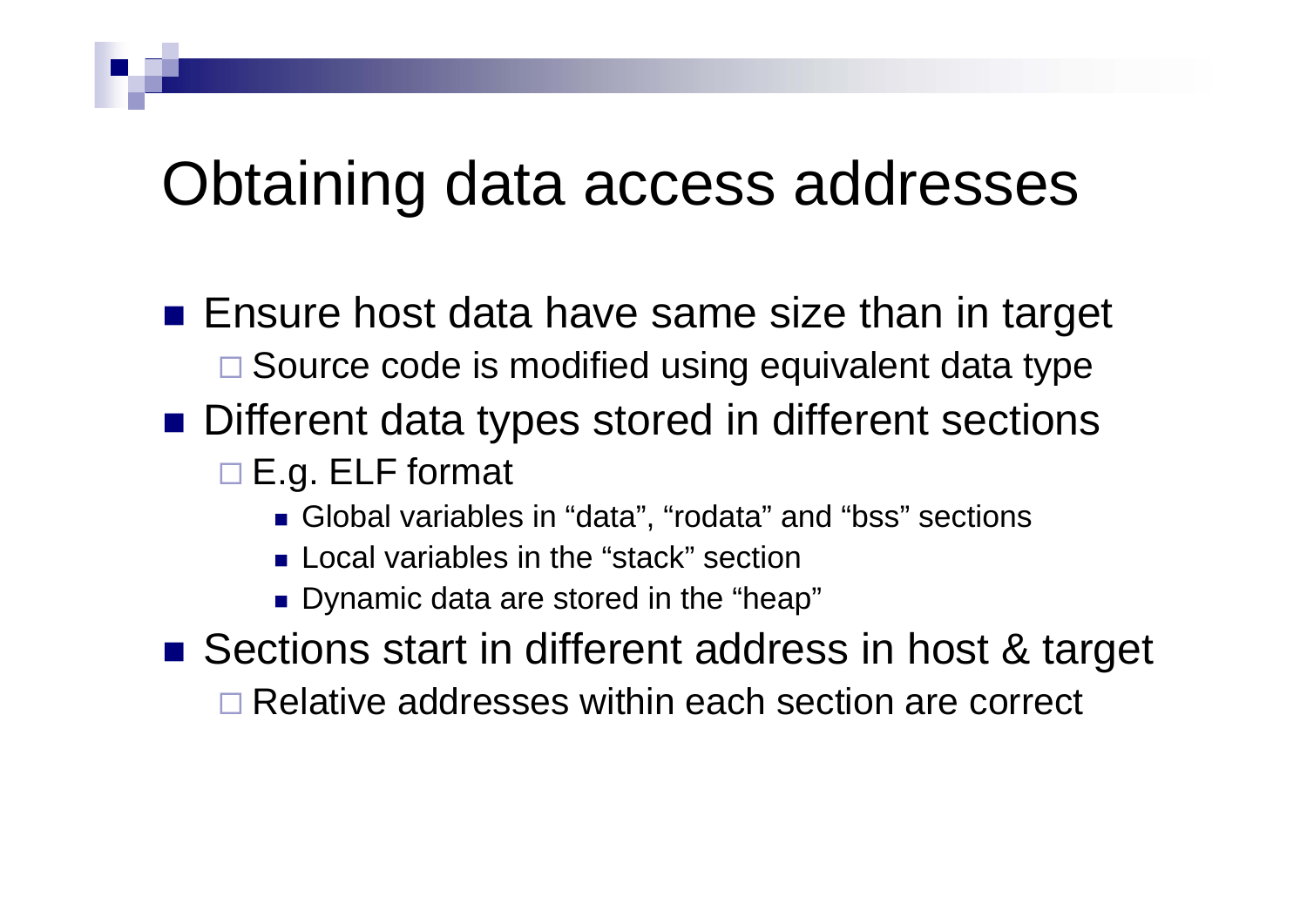#### Data addresses corrections

- Change the base address of the variable
	- $\Box$  Identify the section of the variable from his address
	- $\Box$  Subtract to the address the base of the section in the host
	- □ Add base address of the same section in the target.
	- □ Host addresses from elf format, "/proc/self/stat" & "/proc/self/maps"
	- $\Box$  Target addresses provided by the designer.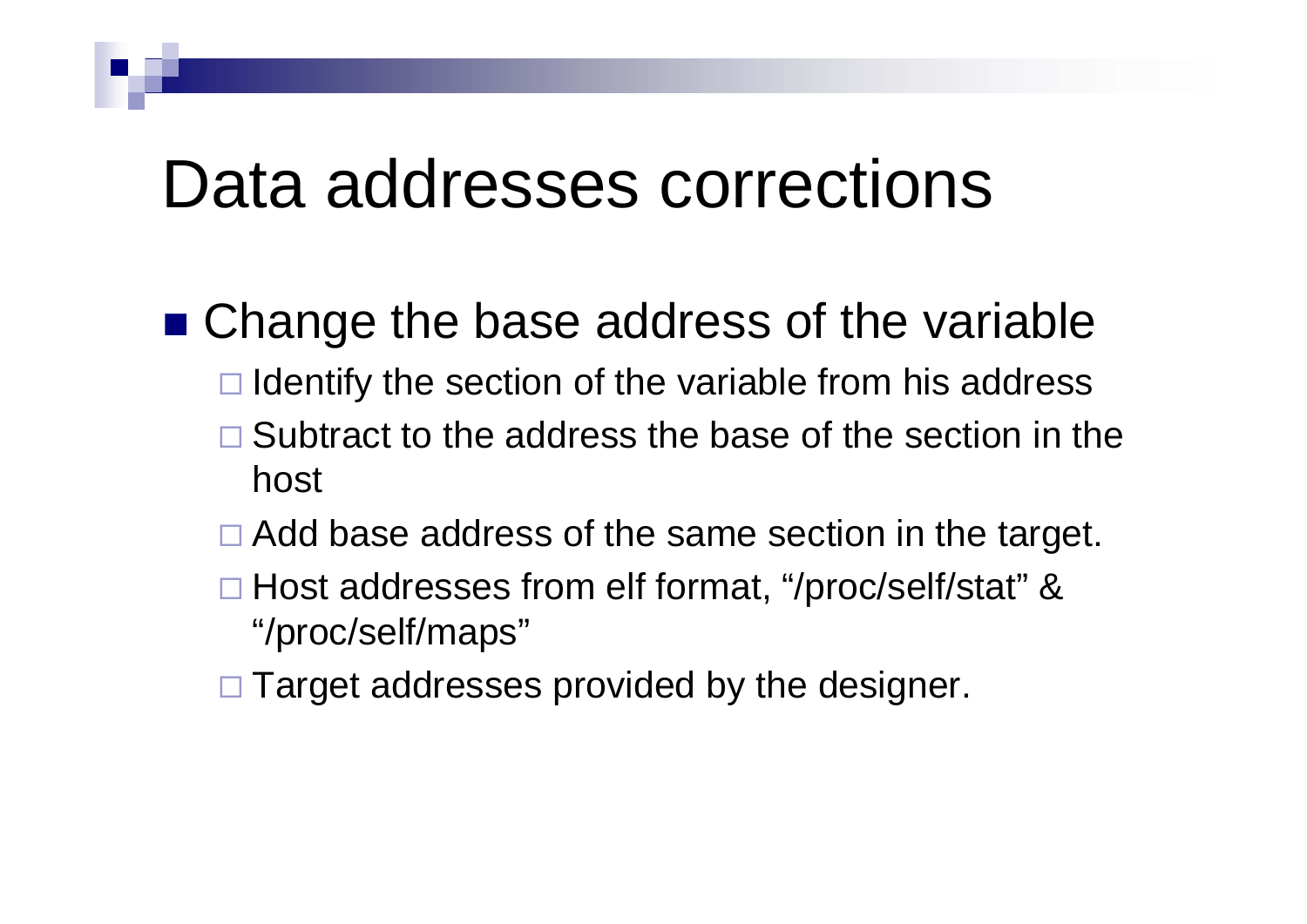#### Detecting data accesses

■ Variable reads/writes detected in the grammar  $\Box$  A variables used in the code -> load/store

#### □ A write is performed when

- $\blacksquare$  Variable is in the left side of an equal expression  $(=, +=...)$
- when there is an operator such as ++ or --.
- For arrays, the write access modelled corresponds to single element access, not to the entire array.
- □ Arrays and pointers imply multiple accesses
	- **Array index is a variable**
	- Multiple indirection levels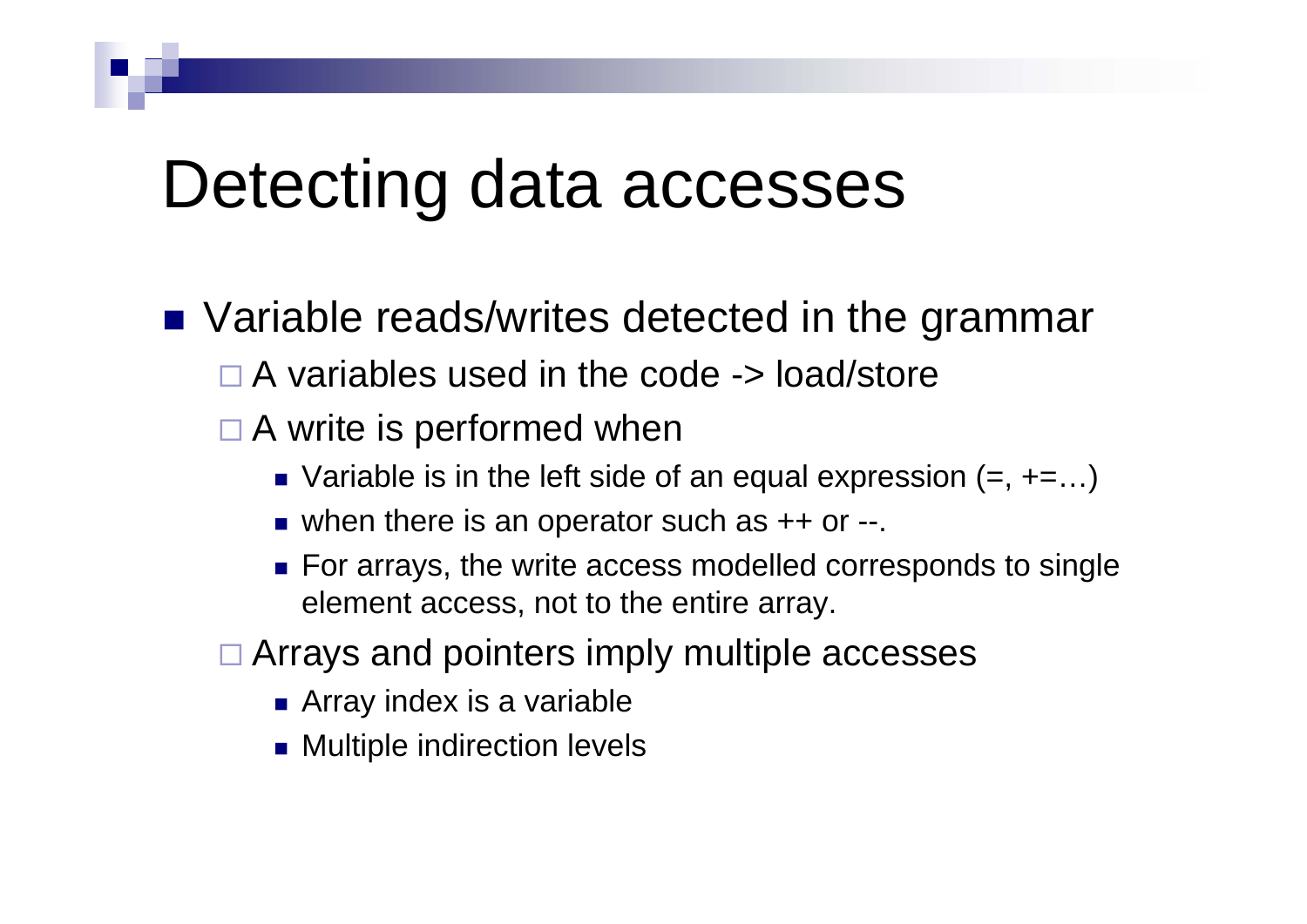# Annotating accesses in code

#### ■ How: Modeling data cache accesses

- □ dcache\_read(void \*address)
- □ dcache\_write(void \* address)
- Where:
	- □ Accesses inside basic blocks annotated at the end of the block
		- **Control operators that modify the data** 
			- □ E.g. v[i++] requires checking v[i], not v[i+1]
	- □ a?b:c operator is analyzed as a control statement
- $\mathbb{R}^2$  Accesses in control statements require specific annotations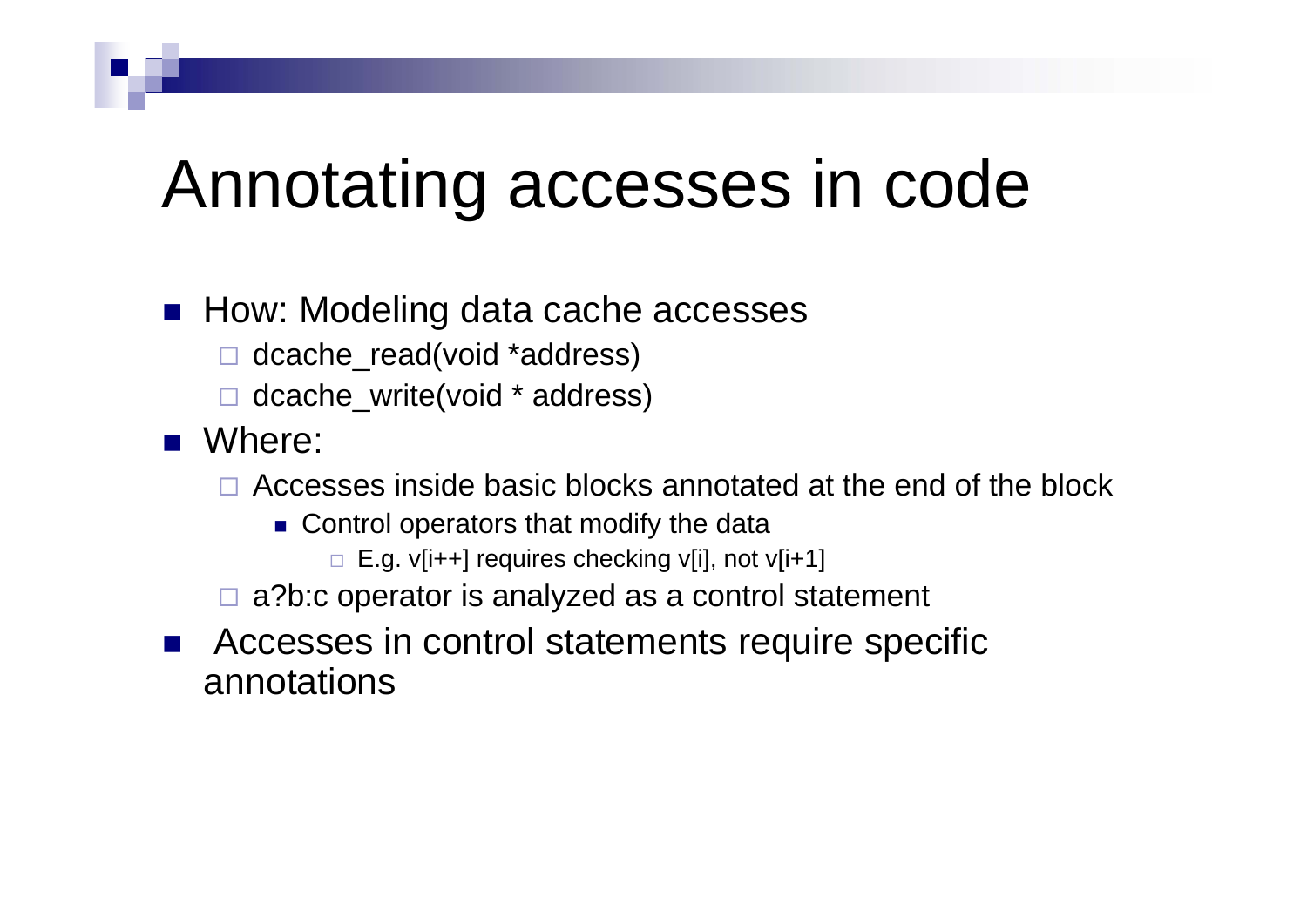# Fast Data-Cache Modeling

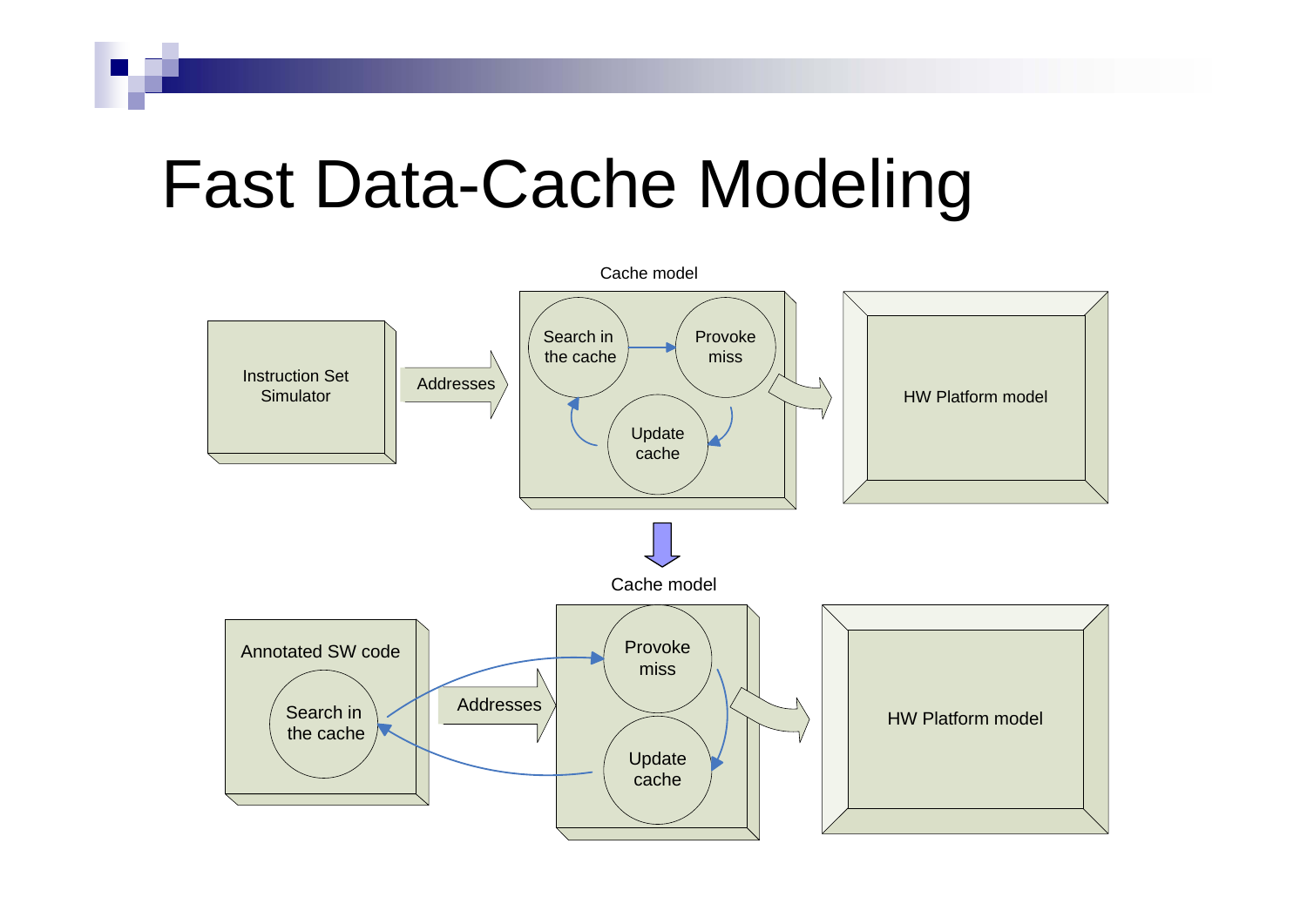#### Fast data-cache model

■ Create an array with all possible cache lines □ Complete memory: 2^32 addresses □ Line size: e.g. 32 bytes ■ Total lines: 2^27

□ Use a bit to indicate is line is in cache or not

**Array of 16Mbytes for cache** 

#### ■ Checking

- □ *#define CACHED(addr) mem[(addr>>8)]&1<<((addr>>5)&7)*
- *if(CACHED(&variable)) dcache\_insert\_line(&addr);*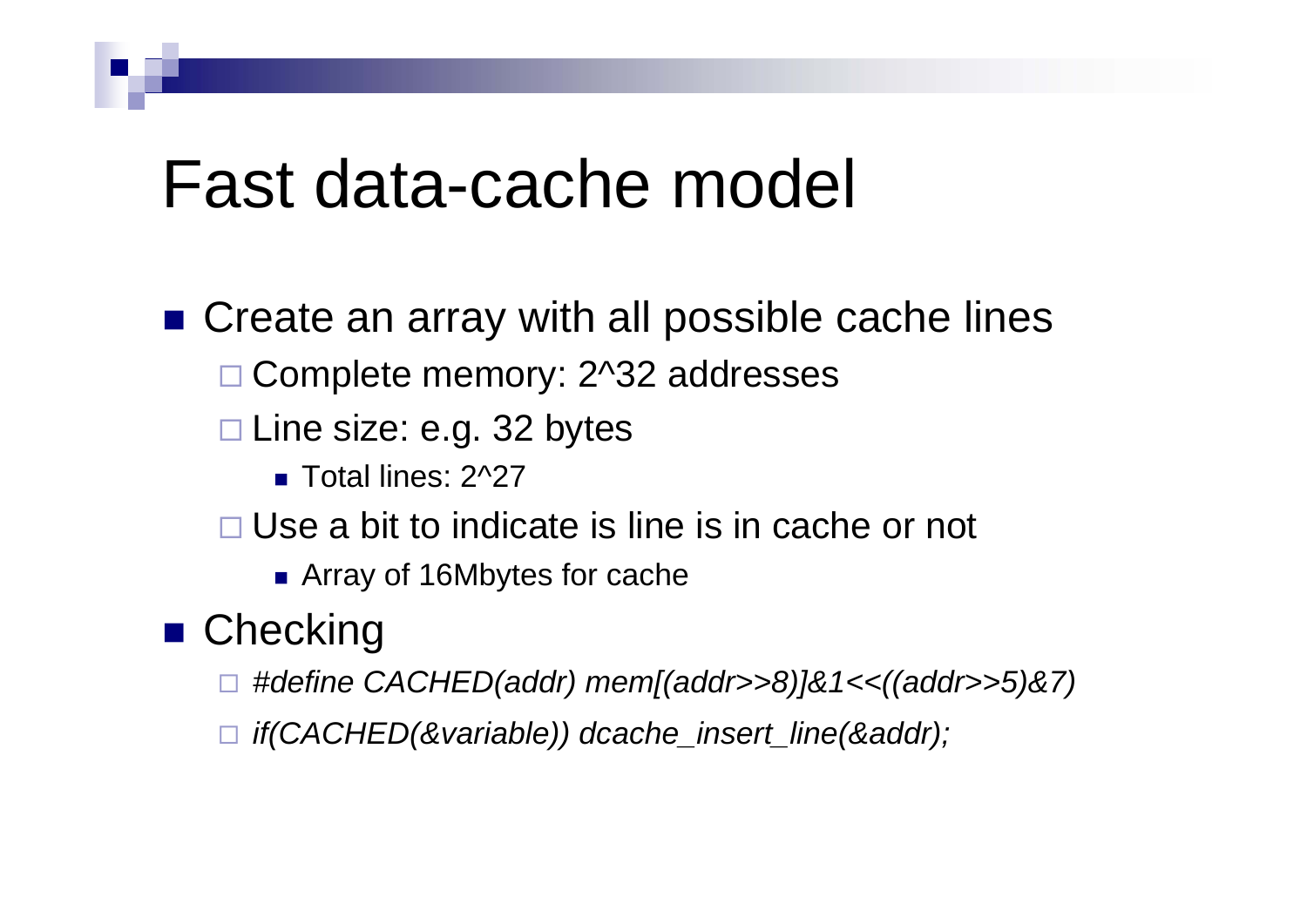#### Data cache model

- Search a data in the cache
- Round robin remplacement
- Check the bit dirty

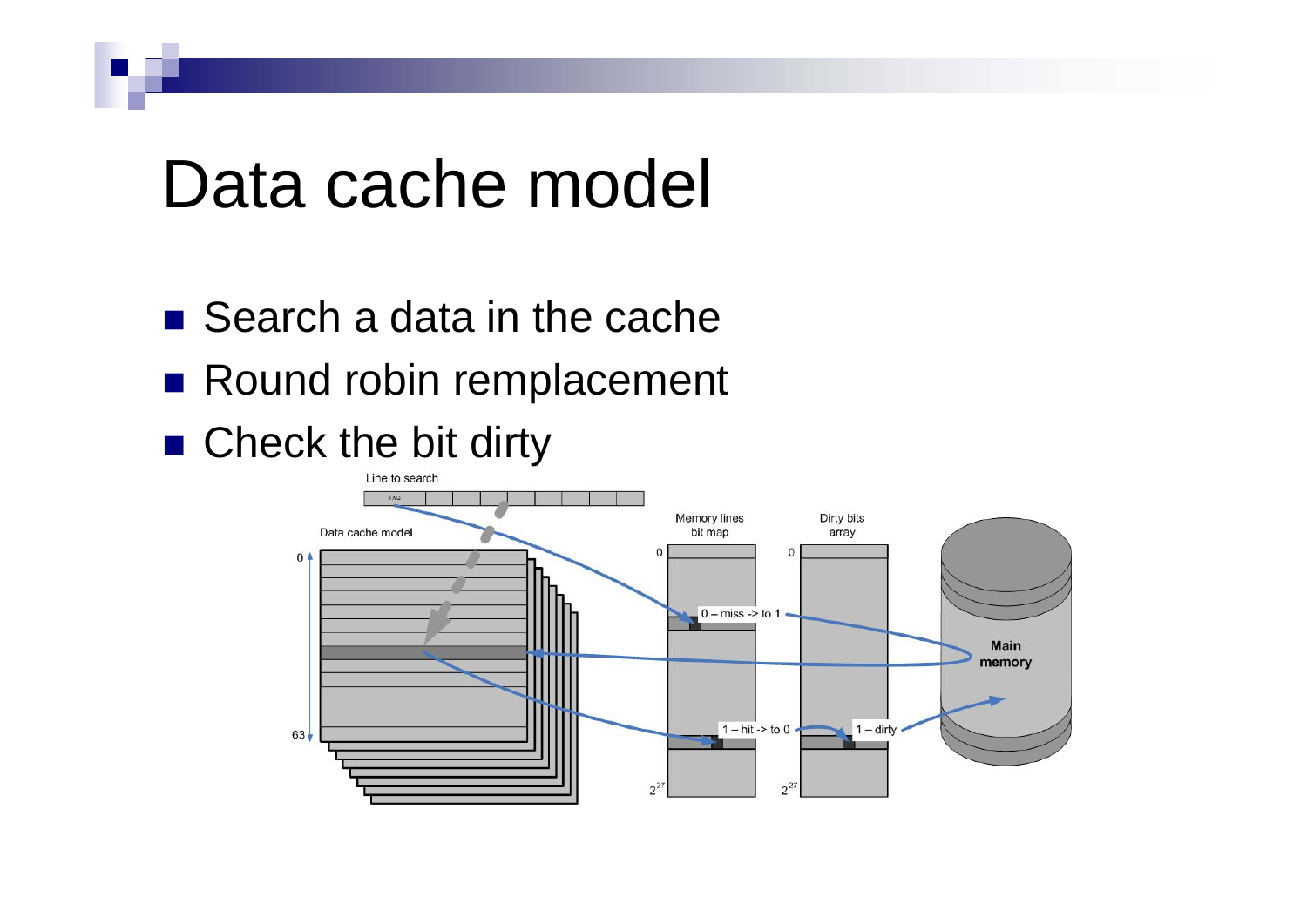# Data cache model

- Data cache model like ISS models
	- $\square$  n rows  $\rightarrow$  one for each line that can accommodate the actual cache
	- $\Box$  two columns  $\rightarrow$ 
		- tag cache line
		- bit dirty

int cache[dcache\_size/line\_size][2];

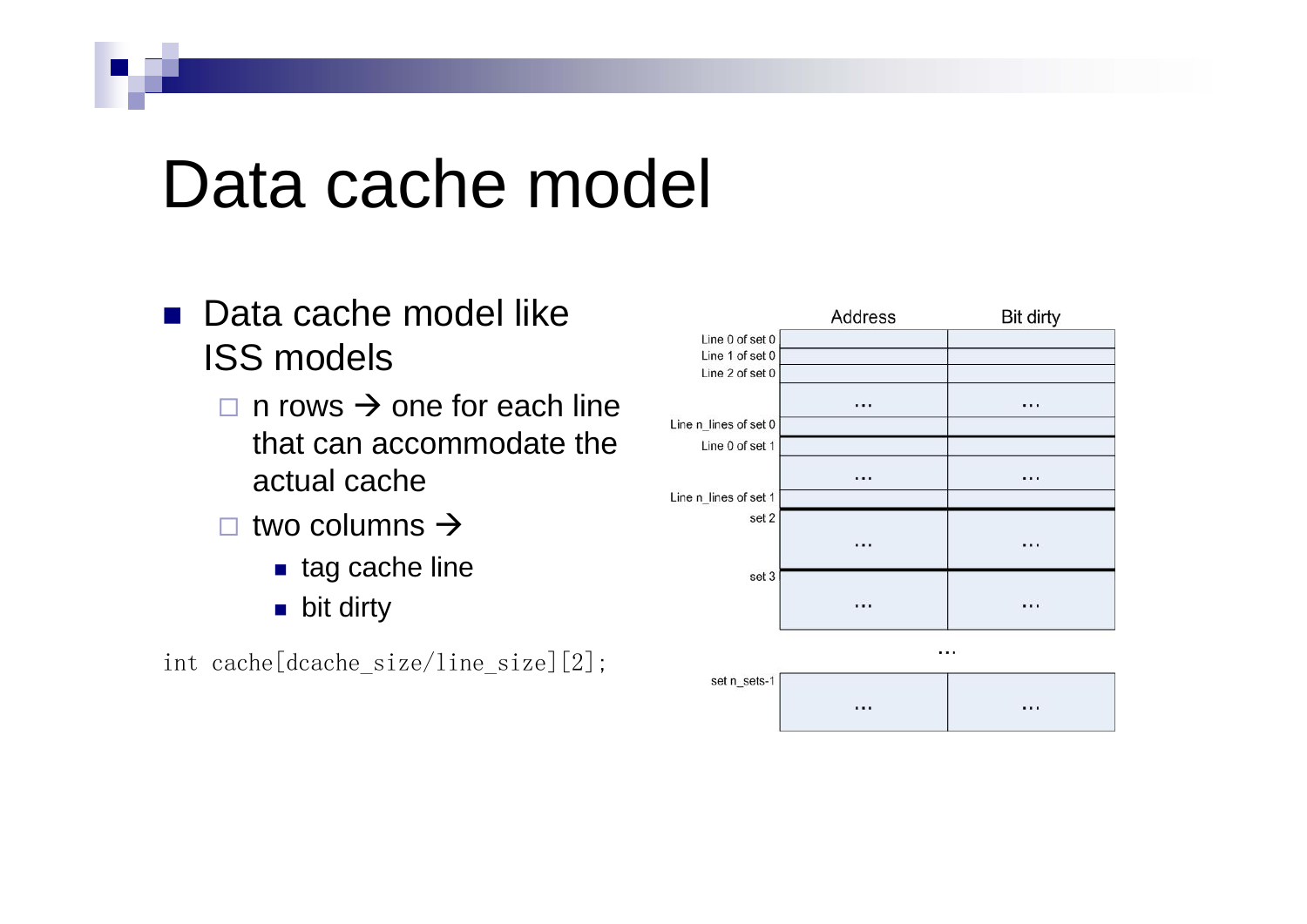#### Data cache model

 $\mathbb{R}^2$ A configurable data cache model has been implemented

- **Parameters to configure:** 
	- total size (dcache\_size)
	- $\square$  degree of associativity (assoc)
	- $\square$  line size in words (line\_size)
	- word size (word\_size)

□ number of lines (n\_lines=dcache\_size/line\_size)

□ number of sets (n\_sets=n\_lines/assoc).

■ This model is only for simulate misses and hits in the cache, so the data are not stored.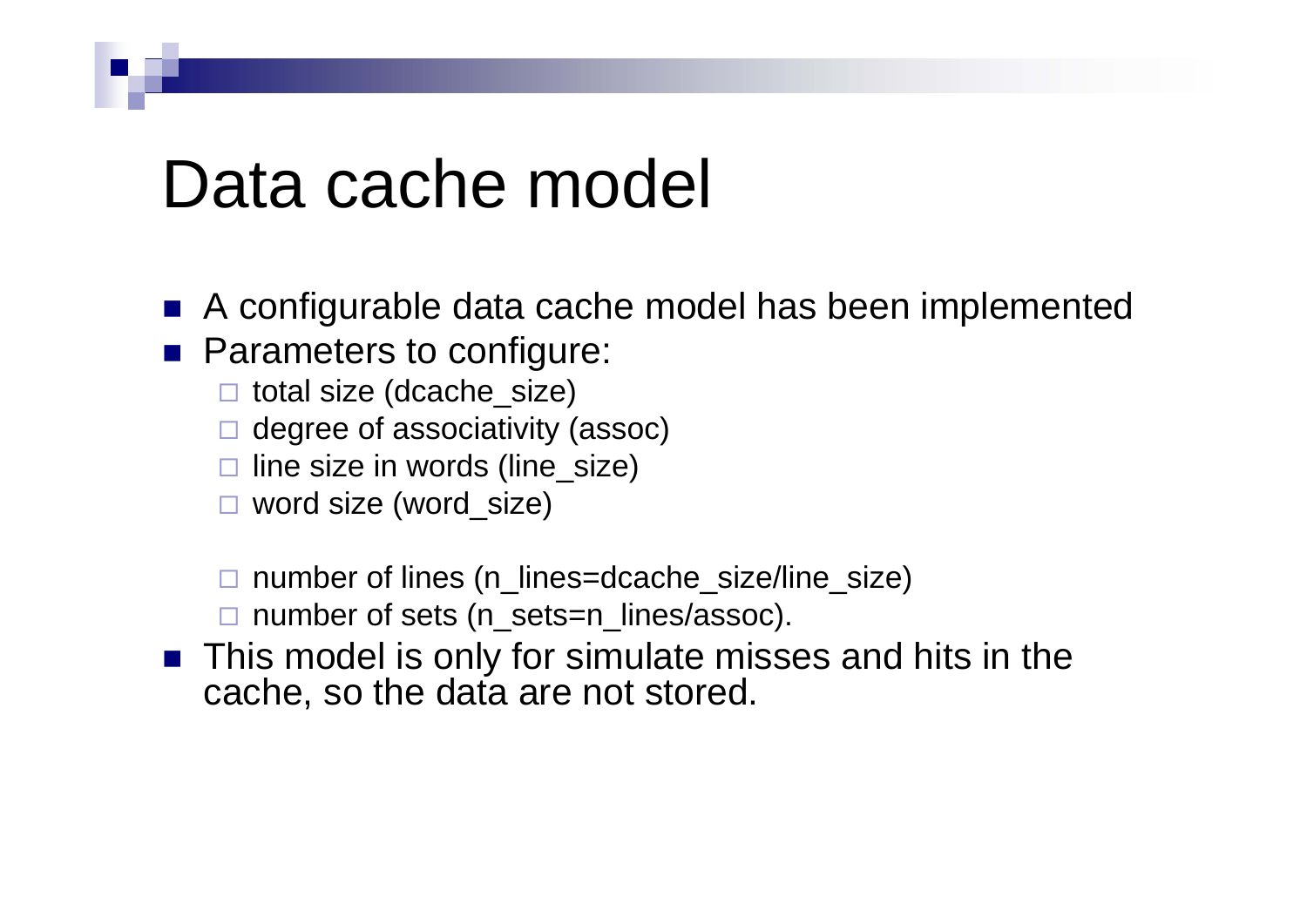### Test and Results

■ Examples checked: Simple examples □C implementation of 12.2 Kbps GSM Vocoder ■ Target processor → ARM920T Data cache size: 16KB64-associativeLine size: 32 bytes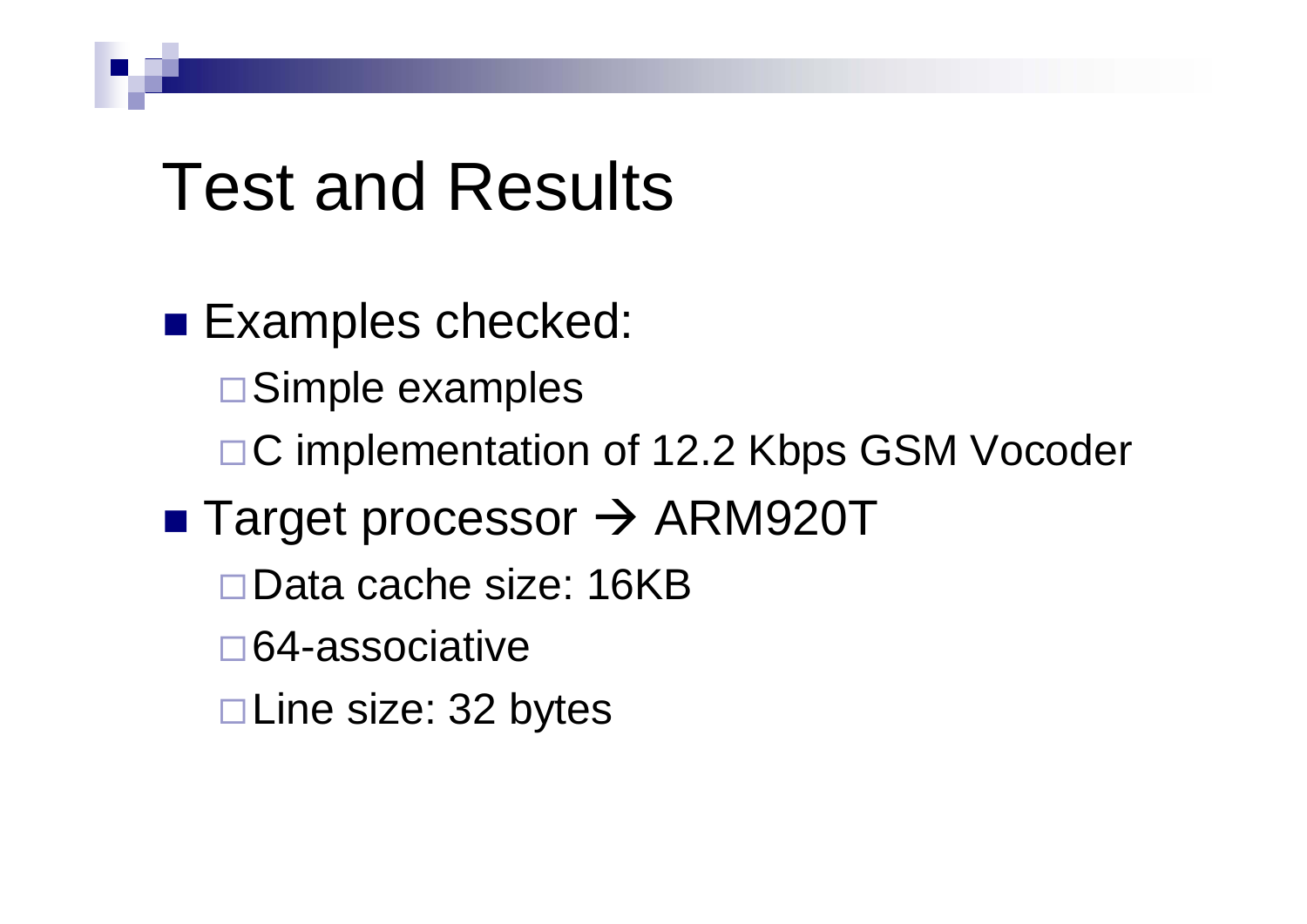# Test and Results

|                               | Data cache misses |              |         |               |  |  |  |
|-------------------------------|-------------------|--------------|---------|---------------|--|--|--|
| Example                       | Proposed          | Search-based | ISS     | Error $(\% )$ |  |  |  |
| Bubble 1000 elements          | 127               | 127          | 126     | 0.8           |  |  |  |
| Bubble 10000 elements 5207383 |                   | 5207383      | 5199310 | 0.16          |  |  |  |
| Hanoi                         | 44                | 44           | 41      | 7.32          |  |  |  |
| Factorial                     | 500               | 500          | 375     | 33.33         |  |  |  |

#### ■ Main source of error:

- □ Number of registers saved in function calls
- □ Error compensated in large codes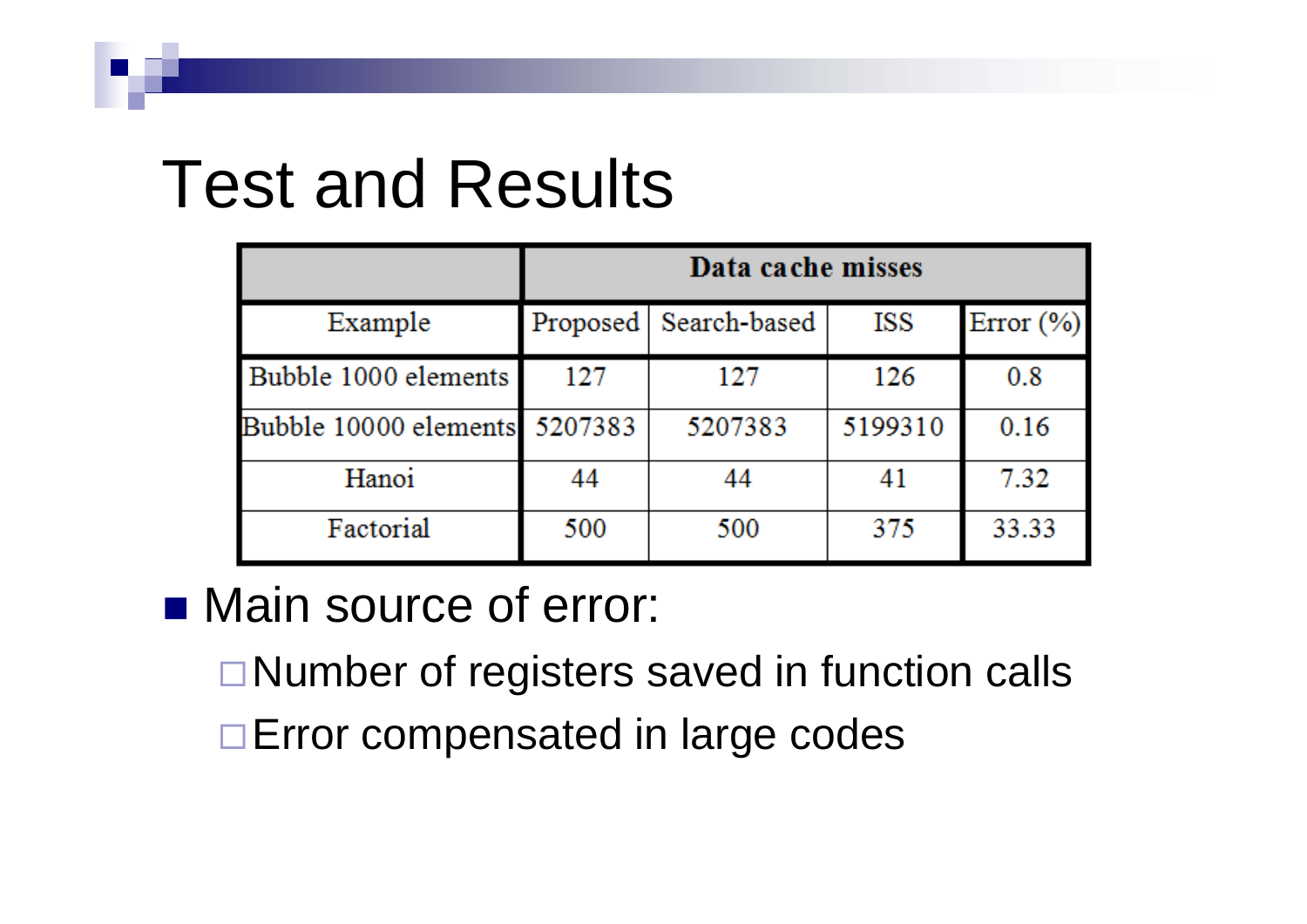# Comparison in simulation speed

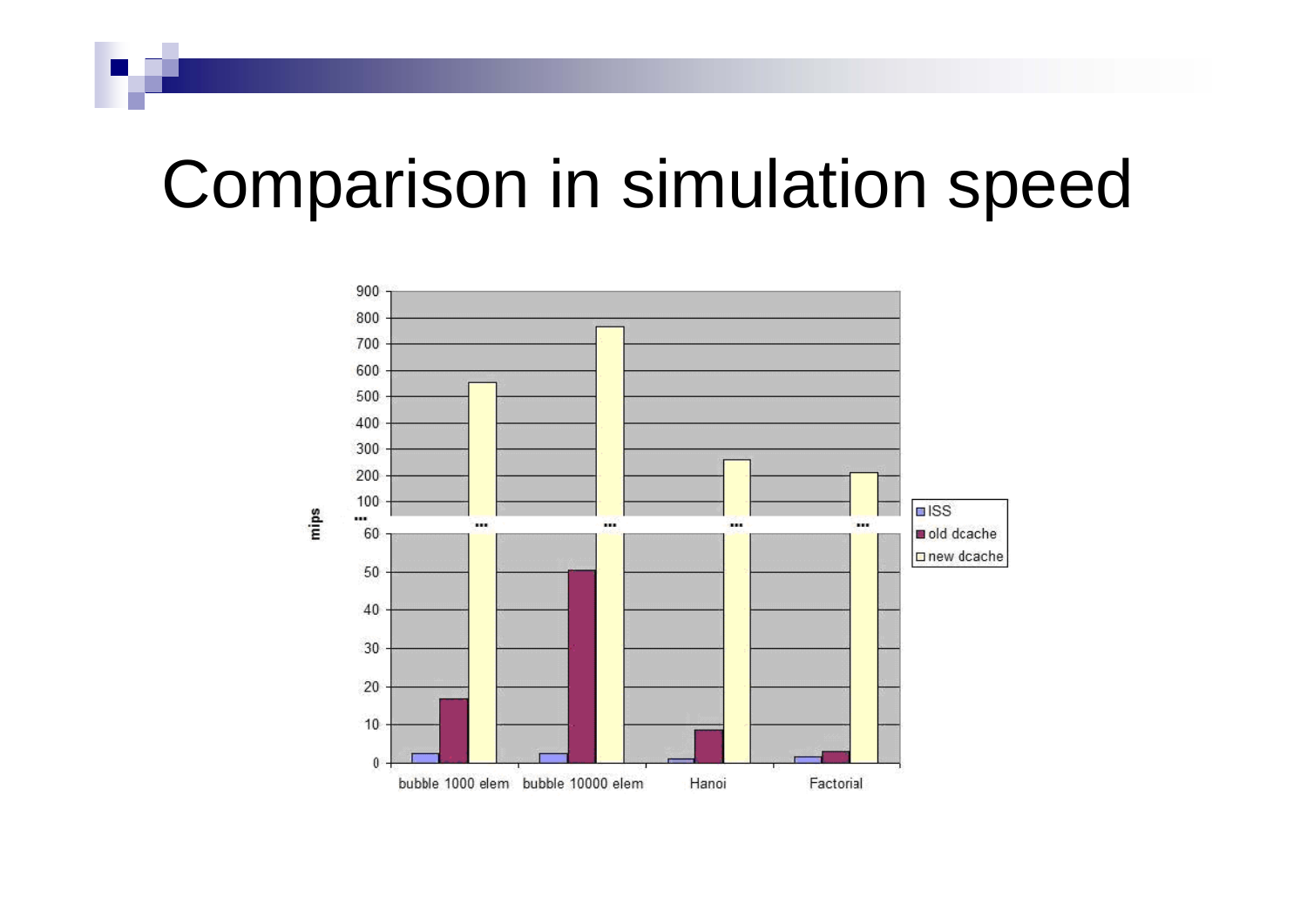# Test and Results

#### ■ GSM Vocoder

#### □ISS: Skyeye

|        | Data cache misses |      |           | <b>Simulation time</b> |             |            |
|--------|-------------------|------|-----------|------------------------|-------------|------------|
| Frames | Proposed          | ISS  | Error (%) | Proposed<br>(sec)      | $ISS$ (sec) | $Speed-Up$ |
|        | 660               | 670  | $-1.515$  | 0.038                  | 12.104      | 318.526    |
|        | 2370              | 2452 | $-3.460$  | 0.121                  | 47.550      | 392.975    |
|        | 4104              | 4235 | $-3.192$  | 0.201                  | 83.951      | 417.667    |
| 10     | 5915              | 6026 | $-1.877$  | 0.277                  | 119.212     | 430.368    |